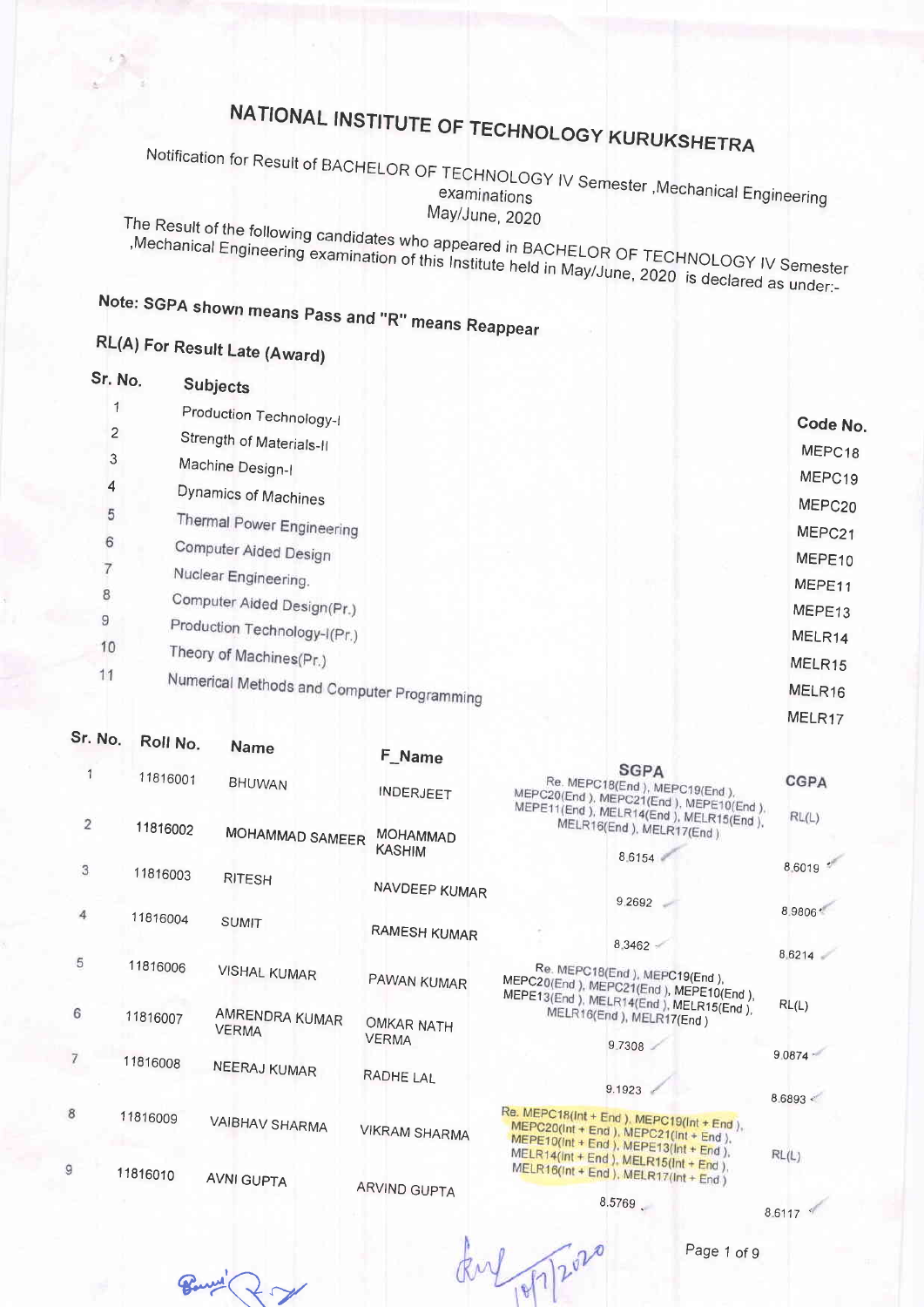#### Notification for Result of BACHELOR OF TECHNOLOGY IV Semester , Mechanical Engineering examinations May/June, 2020

| 10 | 11816011 | <b>VAIBHAV GUPTA</b>                     | <b>HEMANT GUPTA</b>                      | Re. MEPC18(End), MEPC19(End),<br>MEPC20(End), MEPC21(End), MEPE10(End),<br>MEPE11(End), MELR14(End), MELR15(End),                                                         | RL(L)        |
|----|----------|------------------------------------------|------------------------------------------|---------------------------------------------------------------------------------------------------------------------------------------------------------------------------|--------------|
| 11 | 11816013 | <b>VIDYUT PHAGETRA</b>                   | <b>VIVEK GUPTA</b>                       | MELR16(End), MELR17(End)<br>Re. MEPC18(End), MEPC19(End),<br>MEPC20(End), MEPC21(End), MEPE10(End),<br>MEPE13(End), MELR14(End), MELR15(End),<br>MELR16(End), MELR17(End) | RL(L)        |
| 12 | 11816014 | <b>RISHABH MISHRA</b>                    | <b>DINESH MISHRA</b>                     | 9.0769                                                                                                                                                                    | 8.5243       |
| 13 | 11816015 | <b>LAKSHAY KUMAR</b>                     | <b>VINOD KUMAR</b>                       | 8.1154                                                                                                                                                                    | 8.2427       |
| 14 | 11816016 | SARITA KASHYAP                           | DHANI RAM<br><b>KASHYAP</b>              | 6.6538                                                                                                                                                                    | 7.0874       |
| 15 | 11816017 | ANURAG DANGWAL                           | <b>DINESH CHANDRA</b><br><b>DANGWAL</b>  | 8.9231                                                                                                                                                                    | 8.9417       |
| 16 | 11816018 | <b>TUSHAR RAI</b>                        | <b>MAHESH CHAND</b>                      | 8.6538                                                                                                                                                                    | 8.6117       |
| 17 | 11816019 | <b>VYOM VARSHNEY</b>                     | <b>PRAKASH</b><br><b>CHANDRA GUPTA</b>   | 9.0000                                                                                                                                                                    | 8.8544       |
| 18 | 11816020 | <b>ABHAY GOYAL</b>                       | <b>ANUPAM GOYAL</b>                      | 9.3846                                                                                                                                                                    | 9.0194       |
| 19 | 11816021 | JITENDER GOYAL                           | RAM KUMAR GOYAL                          | Re. MEPC18(End), MEPC19(End),<br>MEPC20(End), MEPC21(End), MEPE11(End),<br>MEPE13(End), MELR14(End), MELR15(End),<br>MELR16(End), MELR17(End)                             | RL(L)        |
| 20 | 11816022 | <b>KHAYAL GUPTA</b>                      | RAJEEV GUPTA                             | $7.5000 -$                                                                                                                                                                | $7.1262 -$   |
| 21 | 11816024 | <b>ABHISHEK MEENA</b>                    | <b>MOOL CHAND</b><br><b>MEENA</b>        | Re. MEPC18(End), MEPC19(End),<br>MEPC20(End), MEPC21(End), MEPE10(End),<br>MEPE13(End), MELR14(End), MELR15(End),<br>MELR16(End), MELR17(End)                             | RL(L)        |
| 22 | 11816025 | <b>GAURIKA</b>                           | <b>SHANT KAUSHIK</b>                     | 9.2308                                                                                                                                                                    | 8.6990       |
| 23 | 11816026 | NAMAN AGGARWAL                           | DEENBANDHU<br><b>AGGARWAL</b>            | 9.2692                                                                                                                                                                    | 8.6602       |
| 24 | 11816027 | <b>MOHIT</b>                             | <b>UMEED SINGH</b>                       | 7.7308                                                                                                                                                                    | $7.4757$ $-$ |
| 25 | 11816028 | <b>DEEPAK GAUTAM</b>                     | SATYAPRAKASH<br><b>SINGH</b>             | Re. MEPC18(End), MEPC19(End),<br>MEPC20(End), MEPC21(End), MEPE10(End),<br>MEPE11(End), MELR14(End), MELR15(End),<br>MELR16(End), MELR17(End)                             | RL(L)        |
| 26 | 11816029 | <b>ASHWANI KUMAR</b><br><b>BHALOTHIA</b> | <b>KULDEEP SINGH</b><br><b>BHALOTHIA</b> | Re. MEPC18(End), MEPC19(End),<br>MEPC20(End), MEPC21(End), MEPE10(End),<br>MEPE13(End), MELR14(End), MELR15(End),                                                         | RL(L)        |
| 27 | 11816030 | <b>ABHAY RAWAT</b>                       | <b>GIRDHARI LAL</b><br><b>RAWAT</b>      | MELR16(End), MELR17(End)<br>$9.0000 \, \epsilon$                                                                                                                          | 8.7670       |
| 28 | 11816031 | PIYUSH KUMAR SINHA                       | SANJAY KUMAR<br><b>SINHA</b>             | 9.6923                                                                                                                                                                    | $9.2330 -$   |

Bumi

Put popper

Page 2 of 9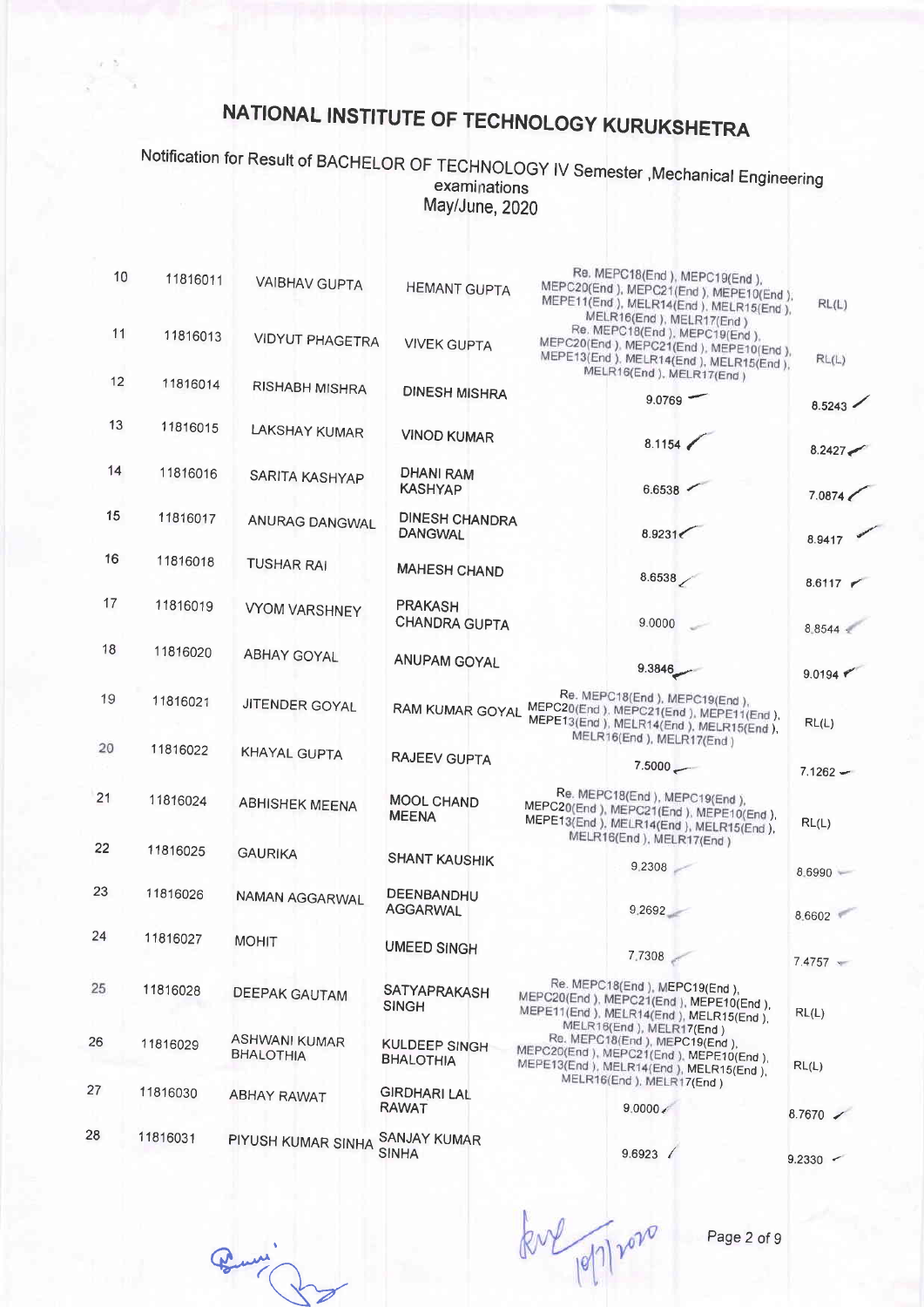#### Notification for Result of BACHELOR OF TECHNOLOGY IV Semester , Mechanical Engineering examinations May/June, 2020

| 29 | 11816032 | <b>SHUBHAM</b>                           | <b>VIKAS</b>                                     | Re. MEPC18(End), MEPC19(End),<br>MEPC20(End), MEPC21(End), MEPE10(End),<br>MEPE11(End), MELR14(End), MELR15(End),<br>MELR16(End), MELR17(End)          | RL(L)         |
|----|----------|------------------------------------------|--------------------------------------------------|--------------------------------------------------------------------------------------------------------------------------------------------------------|---------------|
| 30 | 11816033 | <b>TANYA SHARMA</b>                      | <b>VINOD SHARMA</b>                              | 8.5000                                                                                                                                                 | 8.0485        |
| 31 | 11816034 | ANIMESH YADAV                            | <b>YOGENDERB</b><br>YADAV                        | Re. MEPC18(End), MEPC19(End),<br>MEPC20(End), MEPC21(End), MEPE10(End),<br>MEPE11(End), MELR14(End), MELR15(End),<br>MELR16(End), MELR17(End)          | RL(L)         |
| 32 | 11816035 | <b>SHIVAM VERMA</b>                      | SANJAY VERMA                                     | 8.4231                                                                                                                                                 | 8.1456        |
| 33 | 11816036 | <b>AKSHIKA BISHNOI</b>                   | NEEL KAMAL ARYA                                  | 8.9231                                                                                                                                                 | $8.3204 \div$ |
| 34 | 11816037 | <b>PRATEEK</b>                           | <b>JITENDER</b>                                  | 8.5385                                                                                                                                                 | $8,5146 -$    |
| 35 | 11816038 | AADITYA RUSIA                            | <b>SANJAY RUSIA</b>                              | 8.6154                                                                                                                                                 | 8.7961        |
| 36 | 11816039 | <b>SUMIT</b>                             | <b>SUNIL</b>                                     | Re. MEPC18(End), MEPC19(End),<br>MEPC20(End), MEPC21(End), MEPE10(End),<br>MEPE11(End), MELR14(End), MELR15(End),<br>MELR16(End), MELR17(End)          | RL(L)         |
| 37 | 11816040 | <b>ARYAN KAMBOJ</b>                      | <b>VIJAY KAMBOJ</b>                              | 8.1538                                                                                                                                                 | 8.2233        |
| 38 | 11816041 | PRERAK SINGRODIA                         | <b>NAVRANG LAL</b><br><b>SINGRODIA</b>           | 9.6538                                                                                                                                                 | 9.4660        |
| 39 | 11816042 | <b>HIMANSHU SINGHAL</b>                  | DINESH SINGHAL                                   | 8.8077                                                                                                                                                 | 8.9806        |
| 40 | 11816043 | <b>SACHIN</b>                            | <b>GANGA LAL</b>                                 | 8.8462                                                                                                                                                 | 8.1650        |
| 41 | 11816044 | <b>MOHIT</b>                             | <b>TILAKRAJ</b>                                  | Re. MEPC18(End), MEPC19(End),<br>MEPC20(End), MEPC21(End), MEPE10(End),<br>MEPE13(End), MELR14(End), MELR15(End).<br>MELR16(End), MELR17(End)          | RL(L)         |
| 42 | 11816045 | <b>AJAY KUMAR</b>                        | <b>VINOD KUMAR</b>                               | Re. MEPC18(End), MEPC19(End),<br>MEPC20(End), MEPC21(End), MEPE11(End),<br>MEPE13(End), MELR14(End), MELR15(End),<br>MELR16(End), MELR17(End)          | RL(L)         |
| 43 | 11816046 | <b>ABHINAV NIRMAL</b>                    | <b>VIMAL NIRMAL</b>                              | 8.9231                                                                                                                                                 | 8.6117        |
| 44 | 11816047 | <b>MANUKONDA KARTHIK</b><br><b>REDDY</b> | MANUKONDA<br><b>VENKATESWARA</b><br><b>REDDY</b> | Re. MEPC18(End), MEPC19(End), MEPC20(Int<br>+ End ), MEPC21(End ), MEPE11(End ),<br>MEPE13(End), MELR14(End), MELR15(End),<br>MELR16(End), MELR17(End) | RL(L)         |
| 45 | 11816049 | KIRANDEEP                                | <b>SUKHCHAIN KUMAR</b>                           | 8.4231                                                                                                                                                 | 8.8155        |
| 46 | 11816050 | <b>PUSHPRAJ SINGH</b>                    | DHARAMPAL SINGH                                  | 7.1538                                                                                                                                                 | 7.3204 /      |
| 47 | 11816051 | <b>MANNEM THARUN</b><br><b>REDDY</b>     | <b>MANNEM KONDAL</b><br>REDDY                    | Re. MEPC18(End), MEPC19(End),<br>MEPC20(End), MEPC21(End), MEPE11(End),<br>MEPE13(End), MELR14(End), MELR15(End),<br>MELR16(End), MELR17(End)          | RL(L)         |

Bund Ry

Page 3 of 9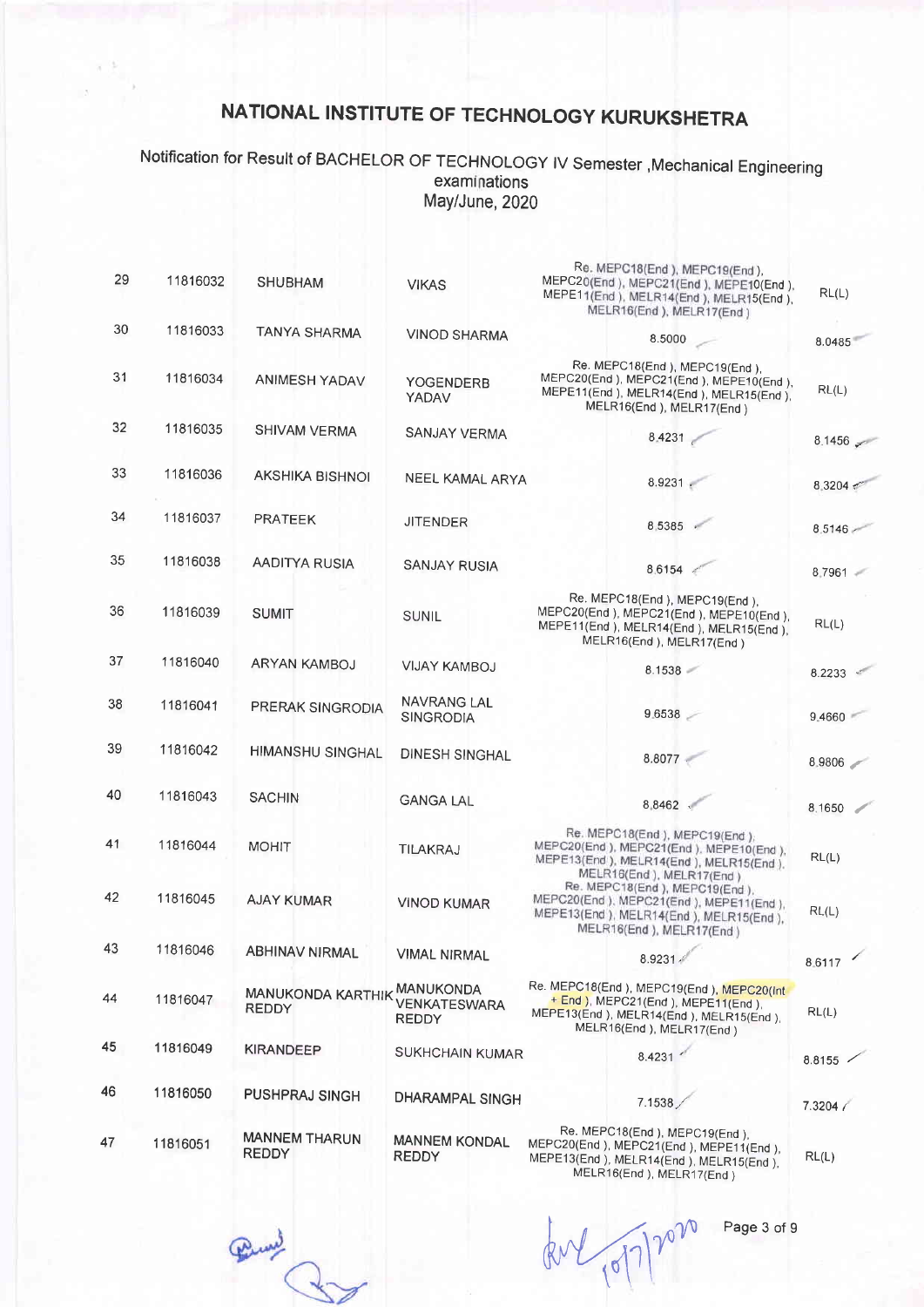#### Notification for Result of BACHELOR OF TECHNOLOGY IV Semester , Mechanical Engineering<br>examinations May/June, 2020

| 48 | 11816052 | <b>YOGESH</b>                    | <b>NARESH KUMAR</b>                 | 8.3846                                                                                                                                           |                 |
|----|----------|----------------------------------|-------------------------------------|--------------------------------------------------------------------------------------------------------------------------------------------------|-----------------|
|    |          |                                  |                                     |                                                                                                                                                  | 8.0485          |
| 49 | 11816053 | SHIVANSHU JOSHI                  | <b>VIMAL JOSHI</b>                  | 7.6923                                                                                                                                           | 7.9417          |
| 50 | 11816054 | <b>SIMRAN</b>                    | <b>SUNIL SAINI</b>                  | Re. MEPC18(End), MEPC19(End),<br>MEPC20(End), MEPC21(End), MEPE11(End),<br>MEPE13(End), MELR14(End), MELR15(End),<br>MELR16(End), MELR17(End)    | RL(L)           |
| 51 | 11816055 | RAMYA SANJAY<br>SARWADE          | SANJAY GOPINATH<br>SARWADE          | Re. MEPC18(End), MEPC19(End),<br>MEPC20(End), MEPC21(End), MEPE10(End),<br>MEPE11(End), MELR14(End), MELR15(End),<br>MELR16(End), MELR17(End)    | RL(L)           |
| 52 | 11816056 | <b>V SIVA SRIKAR</b>             | V M MURTHY                          | $9.4231 -$                                                                                                                                       | 9.2718          |
| 53 | 11816057 | MANAV TIWARI                     | <b>ASHOK KUMAR</b><br><b>TIWARI</b> | Re. MEPC18(End), MEPC19(End),<br>MEPC20(End), MEPC21(End), MEPE10(End),<br>MEPE11(End), MELR14(End), MELR15(End),<br>MELR16(End), MELR17(End)    | RL(L)           |
| 54 | 11816059 | <b>AAKASH</b>                    | <b>MOHAN LAL</b>                    | 9.5769                                                                                                                                           | 9.4563          |
| 55 | 11816062 | <b>AKSHAY KUMAR</b>              | <b>SATISH KUMAR</b>                 | 9.8846                                                                                                                                           | 9.4757          |
| 56 | 11816063 | SHERU KUMAR                      | <b>RANA RAM</b>                     | Re. MEPC18(End), MEPC19(End),<br>MEPC20(End), MEPC21(End), MEPE10(End),<br>MEPE11(End), MELR14(End), MELR15(End),<br>MELR16(End), MELR17(End)    | RL(L)           |
| 57 | 11816064 | SHRESTH MALHOTRA DEEPAK MALHOTRA |                                     | Re. MEPC18(End), MEPC19(End),<br>MEPC20(End ), MEPC21(End ), MEPE10(End ),<br>MEPE11(End), MELR14(End), MELR15(End),<br>MELR16(End), MELR17(End) | RL(L)           |
| 58 | 11816066 | <b>SAURABH</b>                   | <b>PREM SINGH</b>                   | 9.7308                                                                                                                                           | $8.8058$ $\sim$ |
| 59 | 11816067 | <b>UDIT ARYA</b>                 | <b>SANJAY KUMAR</b>                 | Re. MEPC18(End), MEPC19(End),<br>MEPC20(End), MEPC21(End), MEPE11(End),<br>MEPE13(End), MELR14(End), MELR15(End),<br>MELR16(End), MELR17(End)    | RL(L)           |
| 60 | 11816068 | RAHUL JANGIR                     | <b>RAMESH JANGIR</b>                | 8.8846                                                                                                                                           | 8.4466          |
| 61 | 11816069 | PRIYANSHU YADAV                  | RAMPHAL YADAV                       | Re. MEPC18(End), MEPC19(End),<br>MEPC20(End), MEPC21(End), MEPE11(End),<br>MEPE13(End), MELR14(End), MELR15(End),<br>MELR16(End), MELR17(End)    | RL(L)           |
| 62 | 11816070 | <b>ISHAN MEHRA</b>               | <b>BALRAJ SINGH</b><br><b>MEHRA</b> | Re. MEPC18(End), MEPC19(End),<br>MEPC20(End), MEPC21(End), MEPE10(End),<br>MEPE11(End), MELR14(End), MELR15(End),<br>MELR16(End), MELR17(End)    | RL(L)           |
| 63 | 11816071 | <b>RITIK GARG</b>                | PRAMOD KUMAR<br>GARG                | 9.5385                                                                                                                                           | $9.2330$ $\sim$ |
| 64 | 11816073 | <b>TAMANNA</b>                   | <b>SHIV KUMAR</b>                   | 8.4231                                                                                                                                           | $7.4757 -$      |
| 65 | 11816074 | <b>AQIB AHMED</b>                | <b>SAGIR AHMAD</b>                  | $8.2308$ $-$                                                                                                                                     | $8.4951$ $\sim$ |
| 66 | 11816075 | <b>BHUPESH BANAIT</b>            | <b>ASHOK</b><br><b>PUNJARAMJI</b>   | Re. MEPC18(End), MEPC19(End),<br>MEPC20(End), MEPC21(End), MEPE11(End),<br>MEPE13(End), MELR14(End), MELR15(End),<br>$MFI$ $D1B/End$ ) $MP$      | RL(L)           |

Runing

Page 4 of 9

10/7/2020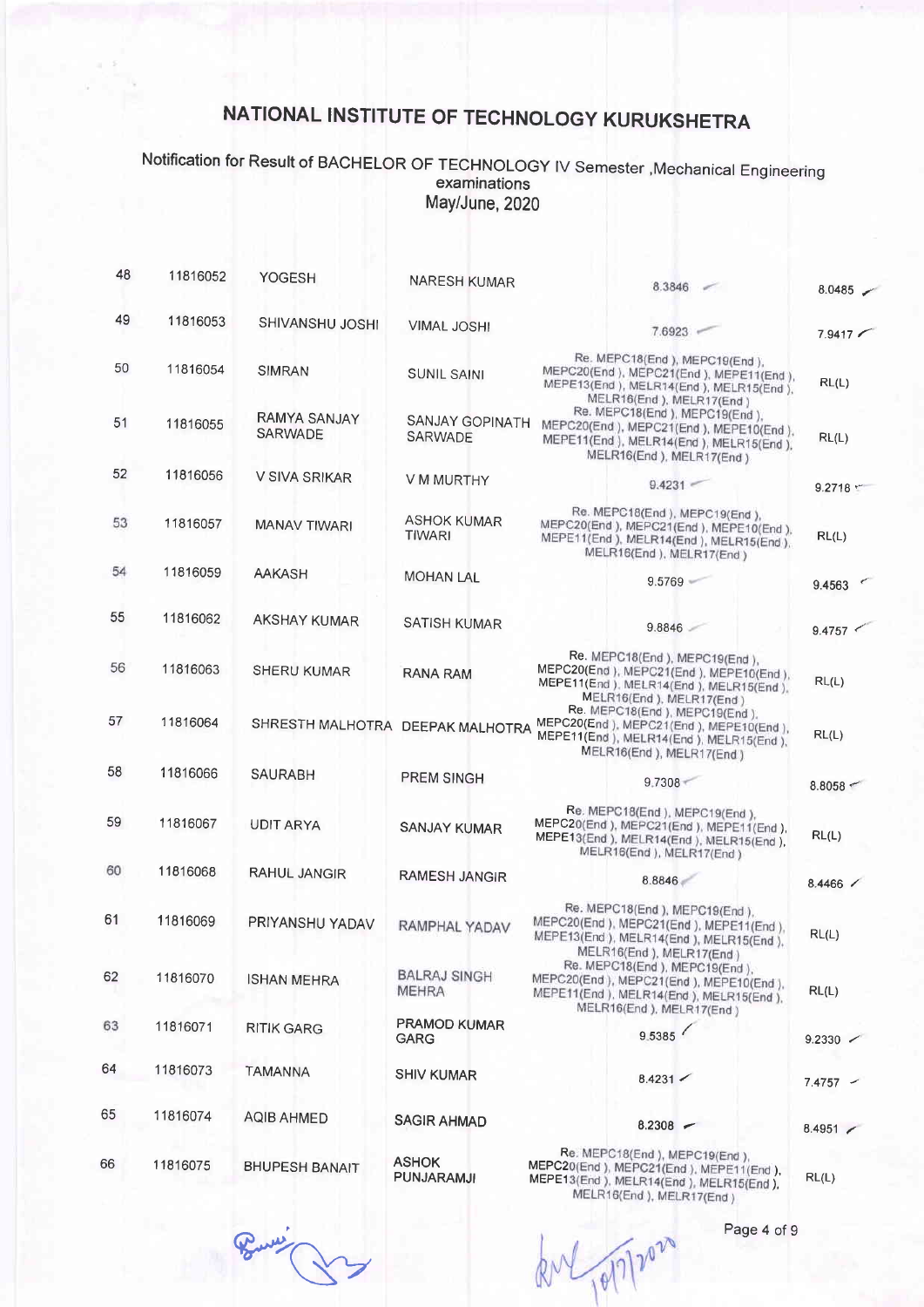Notification for Result of BACHELOR OF TECHNOLOGY IV Semester , Mechanical Engineering examinations May/June, 2020

| 67 | 11816076 | AMAN PRATAP DEO                             | MAHENDRA<br>PRATAP DEO               | Re. MEPC18(End), MEPC19(End),<br>MEPC20(End), MEPC21(End), MEPE11(End),<br>MEPE13(End), MELR14(End), MELR15(End),<br>MELR16(End), MELR17(End)   | RL(L)  |
|----|----------|---------------------------------------------|--------------------------------------|-------------------------------------------------------------------------------------------------------------------------------------------------|--------|
| 68 | 11816077 | <b>SAVIN</b>                                | <b>SATBIR SINGH</b>                  | 9.1923                                                                                                                                          | 8.8447 |
| 69 | 11816078 | <b>NIKITA CHOUDHARY</b>                     | <b>VIJENDRA SINGH</b>                | 9.9615                                                                                                                                          | 9.7767 |
| 70 | 11816079 | <b>NISHI KATIYAR</b>                        | <b>HARNAM BABU</b><br><b>KATIYAR</b> | 8.1154                                                                                                                                          | 7.5243 |
| 71 | 11816080 | CHAITANYA JAIN                              | <b>KIRTI KUMAR JAIN</b>              | Re. MEPC18(End), MEPC19(End),<br>MEPC20(End), MEPC21(End), MEPE11(End),<br>MEPE13(End), MELR14(End), MELR15(End),<br>MELR16(End), MELR17(End)   | RL(L)  |
| 72 | 11816081 | AYUSH RAO                                   | <b>HARI PRAKASH</b>                  | Re. MEPC18(End), MEPC19(End),<br>MEPC20(End), MEPC21(End), MEPE11(End),<br>MEPE13(End), MELR14(End), MELR15(End),<br>MELR16(End), MELR17(End)   | RL(L)  |
| 73 | 11816082 | <b>GAURAV MEENA</b>                         | <b>RAJ KAPOOR</b><br><b>MEENA</b>    | Re. MEPC18(End ), MEPC19(End ),<br>MEPC20(End), MEPC21(End), MEPE10(End),<br>MEPE11(End), MELR14(End), MELR15(End),<br>MELR16(End), MELR17(End) | RL(L)  |
| 74 | 11816083 | <b>RITVIK SAINI</b>                         | <b>MUKESH SAINI</b>                  | $8.5385 -$                                                                                                                                      | 8,4175 |
| 75 | 11816084 | SHIVANK ANCHAL                              | RAJESH ANCHAL                        | Re. MEPC18(End), MEPC19(End),<br>MEPC20(End), MEPC21(End), MEPE10(End),<br>MEPE11(End), MELR14(End), MELR15(End),<br>MELR16(End), MELR17(End)   | RL(L)  |
| 76 | 11816086 | PRIYANSHU TRIPATHI                          | ARUN KUMAR<br><b>TRIPATHI</b>        | 9.0769                                                                                                                                          | 8.6893 |
| 77 | 11816088 | <b>AMAN MITTAL</b>                          | <b>MANOJ KUMAR</b><br><b>MITTAL</b>  | 9.3077                                                                                                                                          | 9.0485 |
| 78 | 11816089 | <b>VISHAL SHARMA</b>                        | <b>ASHOK KUMAR</b>                   | Re. MEPC18(End), MEPC19(End),<br>MEPC20(End), MEPC21(End), MEPE10(End),<br>MEPE11(End), MELR14(End), MELR15(End),<br>MELR16(End), MELR17(End)   | RL(L)  |
| 79 | 11816090 | <b>GUNA YASWANTH</b>                        | <b>GUNA</b><br>SIMHACHALAM           | Re. MEPC18(End), MEPC19(End),<br>MEPC20(End), MEPC21(End), MEPE11(End),<br>MEPE13(End), MELR14(End), MELR15(End),<br>MELR16(End), MELR17(End)   | RL(L)  |
| 80 | 11816091 | <b>SURAJ JOSHI</b>                          | YATENDRA KUMAR<br><b>JOSHI</b>       | 8.8846                                                                                                                                          | 8.9223 |
| 81 | 11816092 | <b>YERRANAGULA</b><br><b>MURALI KRISHNA</b> | <b>RAM CHANDER</b>                   | Re. MEPC18(End), MEPC19(End),<br>MEPC20(End), MEPC21(End), MEPE11(End),<br>MEPE13(End), MELR14(End), MELR15(End),<br>MELR16(End), MELR17(End)   | RL(L)  |
| 82 | 11816093 | <b>SOURABH KUMAR</b>                        | <b>MANGAT RAM</b>                    | 9.3846                                                                                                                                          | 8.4757 |
| 83 | 11816094 | <b>RAHUL</b>                                | <b>RAMESH KUMAR</b>                  | 9.9615                                                                                                                                          | 9.5437 |
| 84 | 11816096 | <b>CHAMAN SINGH</b>                         | <b>HARGOPAL</b>                      | 7.7308                                                                                                                                          | 7.6019 |
| 85 | 11816097 | <b>RITIK</b>                                | <b>VIKRAM SINGH</b>                  | $7.4231 =$                                                                                                                                      | 8.0680 |
|    |          |                                             |                                      |                                                                                                                                                 |        |

 $\begin{picture}(220,20) \put(0,0){\line(1,0){15}} \put(15,0){\line(1,0){15}} \put(15,0){\line(1,0){15}} \put(15,0){\line(1,0){15}} \put(15,0){\line(1,0){15}} \put(15,0){\line(1,0){15}} \put(15,0){\line(1,0){15}} \put(15,0){\line(1,0){15}} \put(15,0){\line(1,0){15}} \put(15,0){\line(1,0){15}} \put(15,0){\line(1,0){15}} \put(15,0){\line($ 

 $10^{10}$   $10^{10}$  Page 5 of 9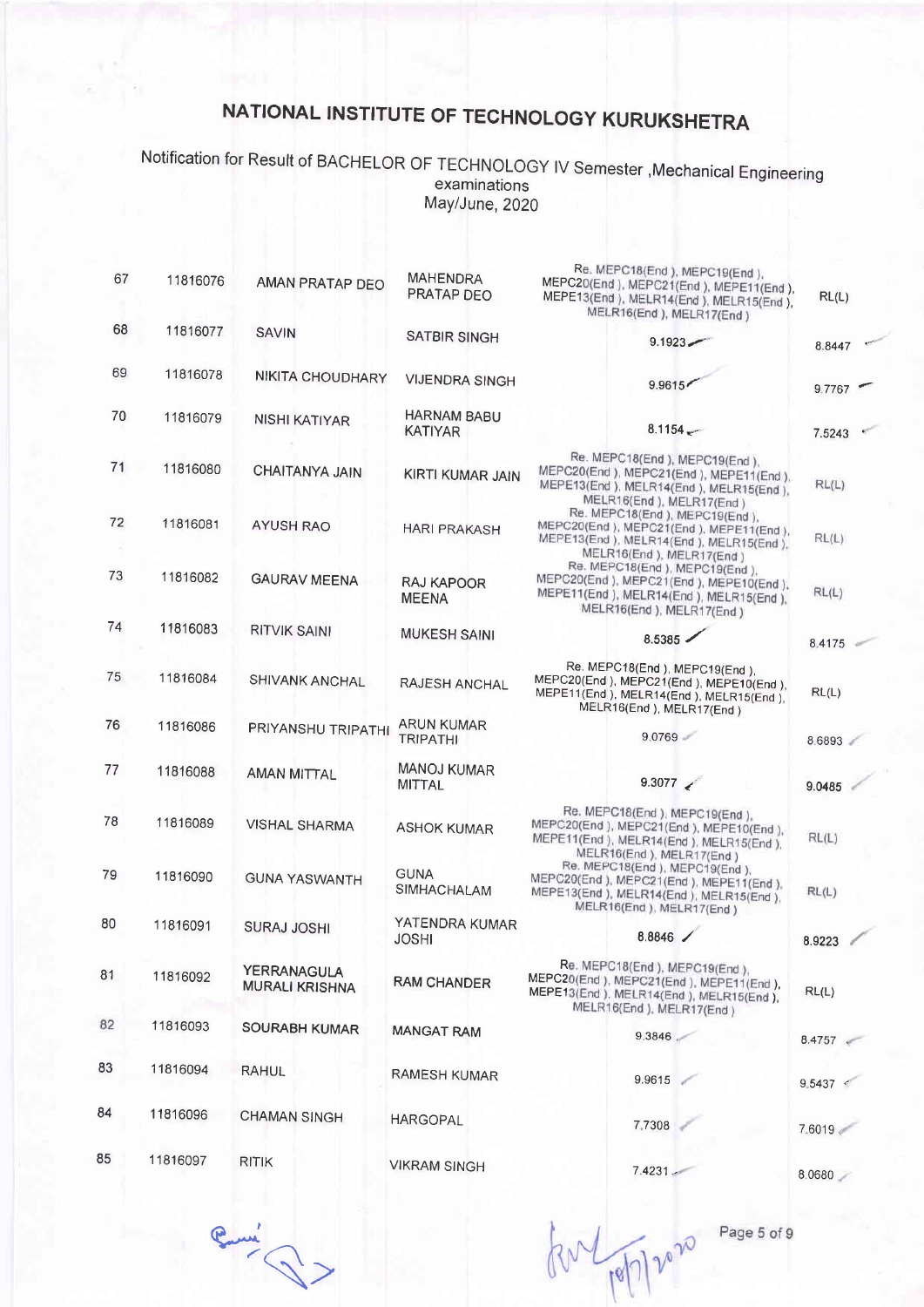#### Notification for Result of BACHELOR OF TECHNOLOGY IV Semester , Mechanical Engineering examinations May/June, 2020

86 11816098 **VISHWAS KARAN SINGH** 7.2692  $7.6893 -$ Re. MEPC18(End ), MEPC19(End ). MEPC20(End), MEPC21(End), MEPE10(End),<br>MEPE11(End), MELR14(End), MELR15(End), 87 11816099 **NISHANT SINGH** RAJENDRA SINGH  $RL(L)$ MELR16(End), MELR17(End) Re. MEPC18(End), MEPC19(End) TARA SINGH VERMA MEPC20(End ), MEPC21(End ), MEPE11(End ), 88 11816102 SHEMON VERMA MEPE13(End), MELR14(End), MELR15(End),  $RL(L)$ MELR16(End), MELR17(End) 89 11816103 **NITIN PILWAN JAIRAJ PILWAN**  $9.0769 -$ 8.4466 90 11816104 **NARENDER VIJAY**  $9.5769$  $9.3883 -$ Re. MEPC18(End), MEPC19(End), MEPC20(End), MEPC21(End), MEPE11(End),<br>MEPE13(End), MELR14(End), MELR15(End), 91 11816105 **VINAY YADAV AJAY PAL YADAV**  $RL(L)$ MELR16(End), MELR17(End) 92 11816106 PREETAM **BADLU RAM**  $9.8846$  $9.4369'$ Re. MEPC18(End ), MEPC19(End ), TIPPARAJU VENKATA TIPPARAJU MURALI MEPC20(End), MEPC21(End), MEPE10(End), 93 11816107 **SAI VISHAL KRISHNA** MEPE11(End), MELR14(End), MELR15(End),  $RL(L)$ MELR16(End), MELR17(End) Re. MEPC18(End), MEPC19(End), MEPC20(End), MEPC21(End), MEPE11(End),<br>MEPE13(End), MELR14(End), MELR15(End), 94 11816108 **MOHIT** PARMANAND  $RL(L)$ MELR16(End), MELR17(End) 95 11816109 **RAHUL NAIN DALBIR SINGH NAIN** 8.1154 7.7573 Re. MEPC18(Int + End ), MEPC19(End ), **MAHENDER SINGH** 96 11816110 MEPC20(End), MEPC21(End), MEPE10(End), **BHARAT LAL MEENA MEENA**  $RL(L)$ MEPE11(Int + End ), MELR14(Int + End ), MELR15(End), MELR16(End), MELR17(End) 97 11816111 **DIVYA RAJ SINGH** RAJPAL SINGH 8.6538  $8.0971 -$ Re. MEPC18(End), MEPC19(End), 98 11816112 MEPC20(End), MEPC21(End), MEPE11(End), **ANKIT MINZ JASHI MINZ** MEPE13(End), MELR14(End), MELR15(End),  $RL(L)$ MELR16(End), MELR17(End) 99 11816113 POULAMI PANDA **KASHINATH PANDA** 8.5000  $8.5243.$ 100 11816114 **SAKSHI SARAF SUNIL SARAF** 9.3462  $9.0874$ 101 11816115 **DEEPAK BURI ASHOK KUMAR** 9.5385 8.8155 MOHD MOAZZAM 102 11816116 **MOHD AKRAM KHAN KHAN**  $7.1154 7.5922$ 11816117 **UMA SHANKAR** 103 **VIJAY KUMAR PRASAD**  $9.5769$  $9.4078 -$ PREMNARAYAN 104 11816120 **HANNA AHIRWAR** 8.0769.  $7.5146$ 

Comme 12

Page 6 of 9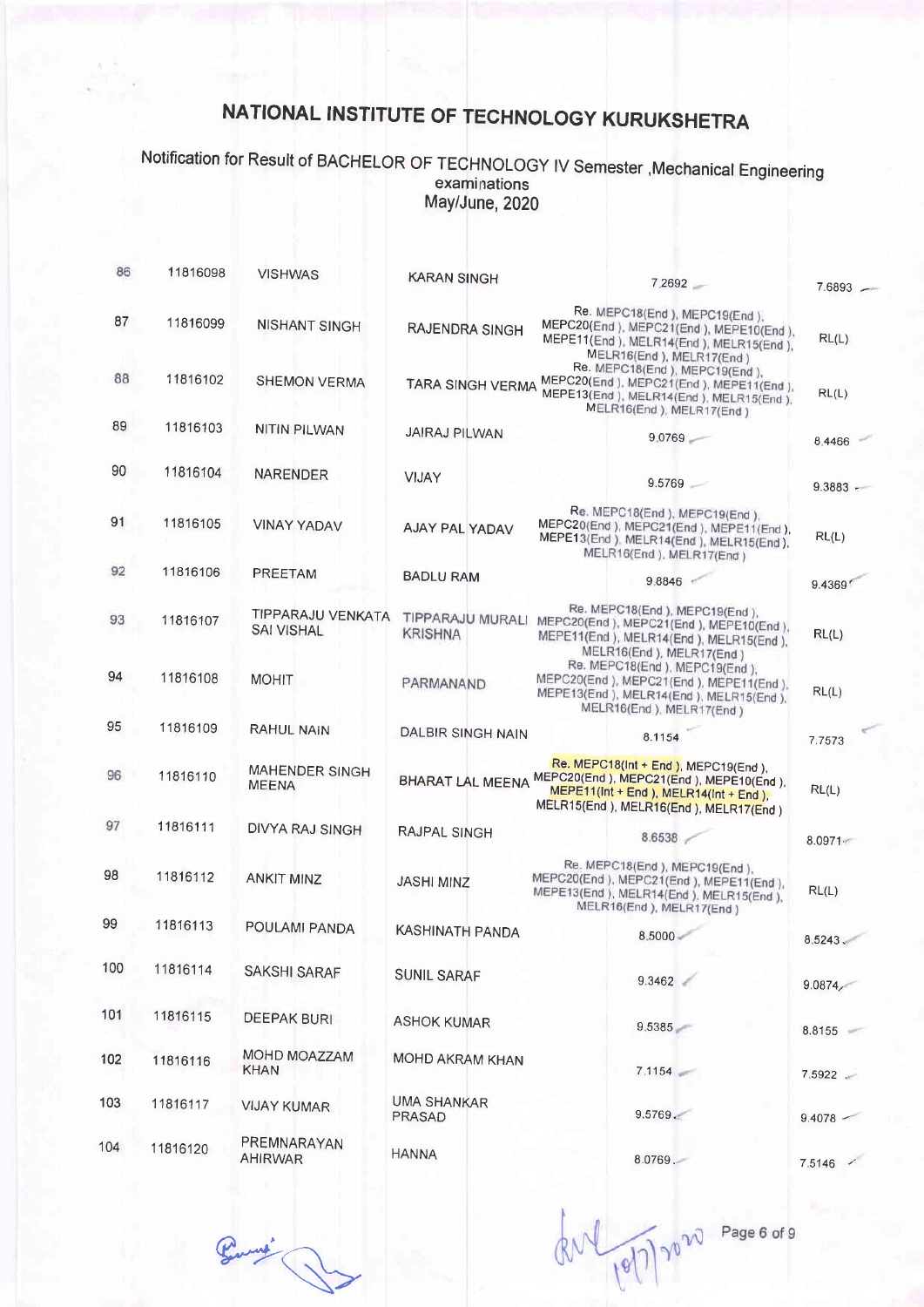### Notification for Result of BACHELOR OF TECHNOLOGY IV Semester , Mechanical Engineering examinations<br>May/June, 2020

| 105 | 11816121 | YASH                                | <b>SANJAY KUMAR</b>                       | Re. MEPC18(End), MEPC19(End),<br>MEPC20(End), MEPC21(End), MEPE10(End),<br>MEPE11(End), MELR14(End), MELR15(End),<br>MELR16(End), MELR17(End)         | RL(L)              |
|-----|----------|-------------------------------------|-------------------------------------------|-------------------------------------------------------------------------------------------------------------------------------------------------------|--------------------|
| 106 | 11816122 | <b>PRATIK</b>                       | NIRMAL KUMAR                              | Re. MEPC18(End), MEPC19(End),<br>MEPC20(End), MEPC21(End), MEPE10(End),<br>MEPE11(End), MELR14(End), MELR15(End),<br>MELR16(End), MELR17(End)         | RL(L)              |
| 107 | 11816123 | PRANJAL MEENA                       | RAM PRASAD<br><b>MEENA</b>                | 8.7692                                                                                                                                                | 8.4369             |
| 108 | 11816124 | <b>SAMARTH MENIA</b>                | <b>MANOHAR LAL</b><br><b>MENIA</b>        | Re. MEPC18(End), MEPC19(End),<br>MEPC20(End), MEPC21(End), MEPE11(End),<br>MEPE13(End), MELR14(End), MELR15(End),<br>MELR16(End), MELR17(End)         | RL(L)              |
| 109 | 11816127 | PANKAJ DAGAR                        | SUNIL YADAV                               | 8.1923                                                                                                                                                | $7.5631 -$         |
| 110 | 11816129 | MD AFROZ ALAM                       | <b>ABDUL SALAM</b>                        | Re. MEPC18(End), MEPC19(End),<br>MEPC20(End), MEPC21(End), MEPE11(End),<br>MEPE13(End), MELR14(End), MELR15(End),<br>MELR16(End), MELR17(End)         | RL(L)              |
| 111 | 11816130 | <b>ANKIT KUMAR</b>                  | RAJ KUMAR                                 | $8.8462 -$                                                                                                                                            | 8.2524             |
| 112 | 11816132 | <b>ISHAAN GUPTA</b>                 | AKHILESH GUPTA                            | Re. MEPC18(End), MEPC19(End),<br>MEPC20(End), MEPC21(End), MEPE11(End),<br>MEPE13(End), MELR14(End), MELR15(End),<br>MELR16(End), MELR17(End)         | RL(L)              |
| 113 | 11816134 | <b>CHITIKELA MAHESH</b>             | <b>CHITIKELA</b><br><b>VENKATA RAMANA</b> | 9.5769                                                                                                                                                | $8.7961$ $\degree$ |
| 114 | 11816135 | <b>BHAVISHAY</b>                    | <b>AVINASH</b>                            | 9.5769                                                                                                                                                | $9.4175 -$         |
| 115 | 11816136 | <b>GAURAV</b>                       | <b>MOHARPAL</b>                           | 8.6923                                                                                                                                                | 8.4951             |
| 116 | 11816138 | <b>SUCHIT GUPTA</b>                 | RAVINDER GUPTA                            | 8.9615                                                                                                                                                | 8.5922             |
| 117 | 11816139 | <b>SUMIT KUMAR</b><br><b>THAKUR</b> | <b>VIJAY THAKUR</b>                       | Re. MEPC18(End), MEPC19(End),<br>MEPC20(End), MEPC21(End), MEPE10(End),<br>MEPE11(End), MELR14(End), MELR15(End),<br>MELR16(End), MELR17(End)         | RL(L)              |
| 118 | 11816140 | <b>DEVANSHI</b>                     | MUKESH KUMAR                              | $8.9615 -$                                                                                                                                            | 8.8447             |
| 119 | 11816141 | <b>SOUMYA TRIPATHI</b>              | <b>KRISHNA KANT</b><br><b>TRIPATHI</b>    | 9.8077                                                                                                                                                | $9.7282$ $\leq$    |
| 120 | 11816142 | HIMANSHU CHANDRA RAKESH KUMAR       |                                           | Re. MEPC18(End), MEPC19(End),<br>MEPC20(End), MEPC21(End), MEPE10(End),<br>MEPE11(End), MELR14(End), MELR15(End),<br>MELR16(End), MELR17(End)         | RL(L)              |
| 121 | 11816146 | <b>ASHISH YADAV</b>                 | PAWAN KUMAR                               | Re. MEPC18(End), MEPC19(End),<br>MEPC20(End), MEPC21(End), MEPE10(End),<br>MEPE11(End), MELR14(End), MELR15(End),<br>MELR16(End), MELR17(End)         | RL(L)              |
| 122 | 11816149 | RAJKUMAR MEENA                      | <b>JAGDISH PRASAD</b><br>MEENA            | Re. MEPC18(End), MEPC19(End),<br>MEPC20(End), MEPC21(End), MEPE10(End),<br>MEPE11(Int + End ), MELR14(End ),<br>MELR15(End), MELR16(End), MELR17(End) | RL(L)              |
| 123 | 11816150 | <b>MAHESH</b>                       | <b>GURDAYAL</b>                           | Re. MEPC18(End), MEPC19(End),<br>MEPC20(End), MEPC21(End), MEPE11(End),<br>MEPE13(End), MELR14(End), MELR15(End),<br>MELR16(End), MELR17(End)         | RL(L)              |
|     |          |                                     |                                           | Page 7 of 9                                                                                                                                           |                    |

 $1017)2070$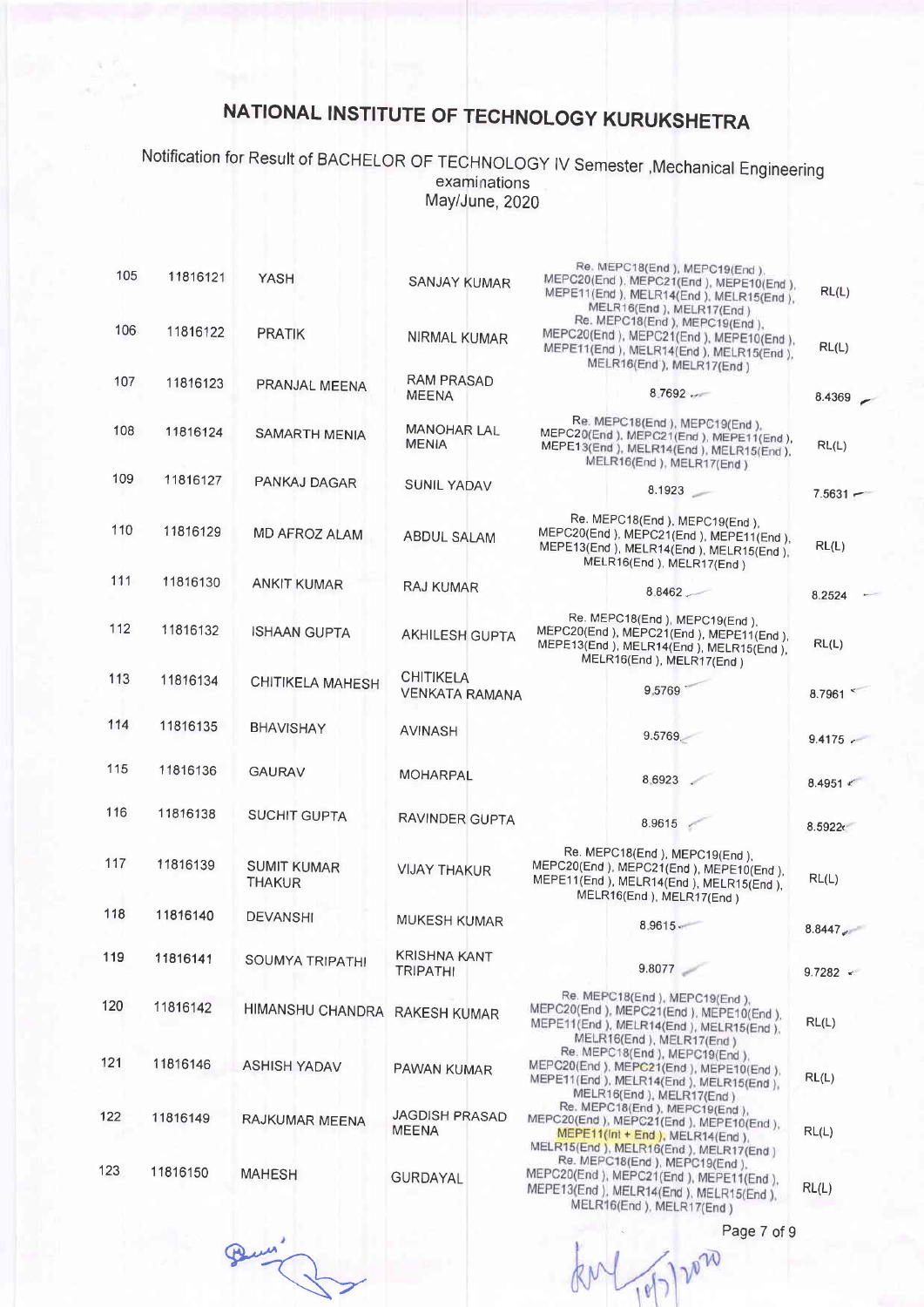#### Notification for Result of BACHELOR OF TECHNOLOGY IV Semester , Mechanical Engineering examinations May/June, 2020

| 124 | 11816151 | <b>ABHISHEK PANDEY</b>             | <b>VED PRAKASH</b><br><b>PANDEY</b>           | Re. MEPC18(End), MEPC19(End),<br>MEPC20(End), MEPC21(End), MEPE11(End),<br>MEPE13(End), MELR14(End), MELR15(End),<br>MELR16(End), MELR17(End)       | RL(L)       |
|-----|----------|------------------------------------|-----------------------------------------------|-----------------------------------------------------------------------------------------------------------------------------------------------------|-------------|
| 125 | 11816152 | <b>REKHA MEENA</b>                 | <b>RAMNATH MEENA</b>                          | Re. MEPC18(End), MEPC19(End),<br>MEPC20(End), MEPC21(End), MEPE10(End),<br>MEPE11(End), MELR14(End), MELR15(End),<br>MELR16(End), MELR17(End)       | RL(L)       |
| 126 | 11816153 | RAHUL AGGARWAL                     | <b>RAJESH</b><br><b>AGGARWAL</b>              | Re. MEPC18(End), MEPC19(End),<br>MEPC20(End), MEPC21(End), MEPE10(End),<br>MEPE13(End), MELR14(End), MELR15(End),<br>MELR16(End), MELR17(End)       | RL(L)       |
| 127 | 11816154 | <b>MANISH BALOT</b>                | <b>TIKAMCHAND</b><br><b>BALOT</b>             | Re. MEPC18(End), MEPC19(End),<br>MEPC20(End), MEPC21(End), MEPE11(End),<br>MEPE13(End), MELR14(End), MELR15(End),<br>MELR16(End), MELR17(End)       | RL(L)       |
| 128 | 11816155 | <b>DEVENDRA SINGH</b>              | MAHAVEER SINGH                                | $8.1923$ .                                                                                                                                          | 7.9612 *    |
| 129 | 11816156 | ANIL KUMAR<br><b>AGRAHARI</b>      | <b>HAZARI LAL</b>                             | Re. MEPC18(End), MEPC19(End),<br>MEPC20(End), MEPC21(End), MEPE10(End),<br>MEPE11(End), MELR14(End), MELR15(End),<br>MELR16(End), MELR17(End)       | RL(L)       |
| 130 | 11816157 | <b>UDIT TRIPATHI</b>               | <b>MOHAN CHANDRA</b><br><b>TRIPATHI</b>       | 7.9615                                                                                                                                              |             |
|     |          |                                    |                                               |                                                                                                                                                     | $8.5631 -$  |
| 131 | 11816158 | VADITHYA MAMATHA                   | RAMULU                                        | Re. MEPC18(End), MEPC19(End),<br>MEPC20(End), MEPC21(End), MEPE11(End),<br>MEPE13(End), MELR14(Int + End),<br>MELR15(End), MELR16(End), MELR17(End) | RL(L)       |
| 132 | 11816159 | YASHU AGGARWAL                     | <b>RAMESHWAR</b><br>AGGARWAL                  | Re. MEPC18(End), MEPC19(End),<br>MEPC20(End), MEPC21(End), MEPE10(End),<br>MEPE13(End), MELR14(End), MELR15(End),<br>MELR16(End), MELR17(End)       | RL(L)       |
| 133 | 11816160 | <b>MUDIT GARG</b>                  | <b>DWARKA PRASAD</b><br>AGARWAL               | 8.8462                                                                                                                                              | 8.4563      |
| 134 | 11816161 | ANISH YADAV                        | PAPPU RAM YADAV                               | Re. MEPC18(End), MEPC19(End),<br>MEPC20(End), MEPC21(End), MEPE10(End),<br>MEPE11(End), MELR14(End), MELR15(End),<br>MELR16(End), MELR17(End)       | RL(L)       |
| 135 | 11816162 | <b>MANIPATI DIWAKAR</b>            | MANIPATI GOVINDU                              | Re. MEPC18(End), MEPC19(End),<br>MEPC20(End), MEPC21(End), MEPE10(End),<br>MEPE11(End), MELR14(End), MELR15(End),<br>MELR16(End), MELR17(End)       | RL(L)       |
| 136 | 11816163 | PURUSHOTAM KUMAR                   | NITYA NAND<br><b>SHARMA</b>                   | $7.4231 -$                                                                                                                                          | $6.8641 -$  |
| 137 | 11816164 | <b>VARSH YADAV</b>                 | SANJEEV KUMAR<br>YADAV                        | Re. MEPC18(End), MEPC19(End),<br>MEPC20(End), MEPC21(End), MEPE10(End),<br>MEPE11(End), MELR14(End), MELR15(End),<br>MELR16(End), MELR17(End)       | RL(L)       |
| 138 | 11816165 | <b>BIRU SINGH</b>                  | <b>RAMESH SINGH</b>                           | 8.1154                                                                                                                                              | $7.6699 -$  |
| 139 | 11816166 | <b>CHAPPIDI SUMAJA</b>             | <b>CHAPPIDI VENKATA</b><br><b>SUNIL REDDY</b> | $8.9231 -$                                                                                                                                          | 8,7864      |
| 140 | 11816167 | <b>KARAN CHOUDHARY</b>             | SANJAY<br><b>CHOUDHARY</b>                    | $9.0769 -$                                                                                                                                          | 8.9126      |
| 141 | 11816168 | SARTHAK SRIVASTAVAVIVEK SRIVASTAVA |                                               | Re. MEPC18(End), MEPC19(End),<br>MEPC20(End), MEPC21(End), MEPE10(End),<br>MEDE11/End ) MELD14/5                                                    | <b>DIAY</b> |

1(End), MELR14(End), MELR15(End),<br>MELR16(End), MELR17(End)

Burn"

Page 8 of 9